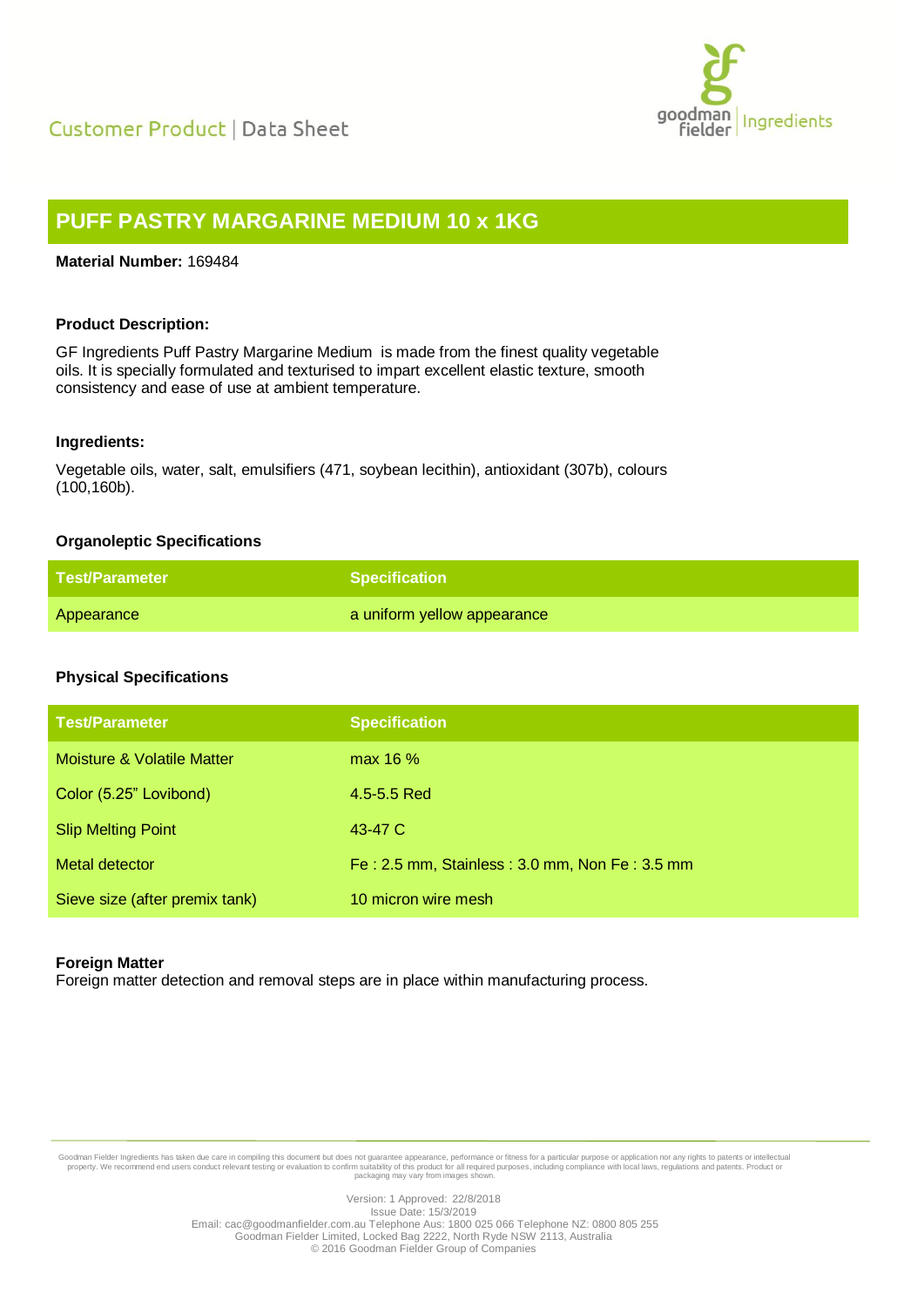

# Customer Product | Data Sheet

# **Chemical Specifications**

| <b>Test/Parameter</b>                   | <b>Specification</b> |
|-----------------------------------------|----------------------|
| Free Fatty Acid (%) *at time of packing | $0.1$ max            |
| Peroxide Value (at time of packing)     | max 2 meq/kg         |
| Salt Content (%)                        | max 2.5              |
| <b>SFC 10 C</b>                         | 62-75%               |
| <b>SFC 20 C</b>                         | 43-55%               |
| <b>SFC 30 C</b>                         | 22-32%               |
| <b>SFC 40 C</b>                         | $6 - 16%$            |
| Trans fatty acids                       | max 1%               |
| Iron                                    | max 1.5 ppm          |
| Copper                                  | max 0.1 ppm          |
| Lead                                    | max 0.1 ppm          |
| <b>Arsenic</b>                          | max 0.1 ppm          |

### **Microbiological Specifications**

The product shall be free of levels of concern of organisms of public health significance of excessive microbiological counts indicating poor hygiene in manufacturing, storage or distribution.

**Allergens**

Contains soy

## **Genetic Modification**

The product is not required to be labelled as 'genetically modified' in accordance with Standard 1.5.2 *Food produced using gene technology* of the Australia & New Zealand Food Standards Code.

### **Shelf Life and Storage of Unopened Product**

Shelf life of Unopened Product: 365 Days from date of manufacture Storage Temperature: 15-25 °C Storage Conditions: Store in original unopened packing under dry conditions (RH 60%max) , in odourless place, away from direct sunllight

Goodman Fielder Ingredients has taken due care in compiling this document but does not guarantee appearance, performance or fitness for a particular purpose or application nor any rights to patents or intellectual property